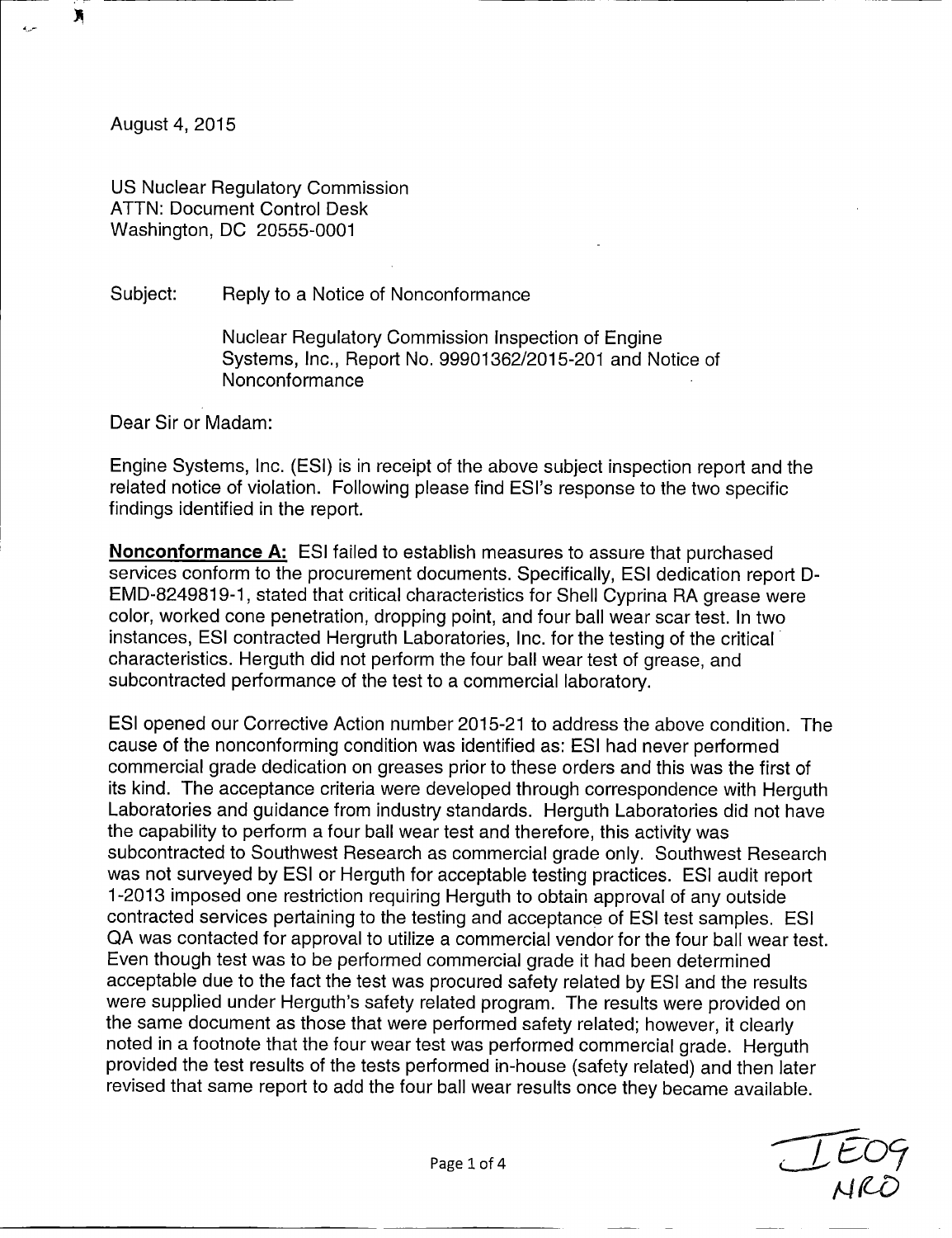**ESI Reply:** Prior to the NRC finding ESI had requested Herguth to have the grease retested. Herguth chose to have the grease re-tested at Chevron. Subsequent to this finding by the NRC, ESI has requested additional information from Herguth. Specifically as it pertains to the four ball testing performed by Chevron for Herguth. Herguth has provided a copy of their commercial grade survey of Chevron as well as the auditor qualifications of the person performing the survey. ESI has reviewed the survey of Chevron and the Lead Auditor qualifications and found them to be acceptable.

I'

Consequently ESI has updated the restriction in our ASL for Herguth to read "Herguth is required to obtain ESI approval for any outside contracted service pertaining to the testing and acceptance of ESI test samples. If performing ASTM D2266 Four Ball Wear test, Herguth is authorized to subcontract this test, and only this test, to the following facility: Chevron Energy Technology Co- 100Chevron Way, Richmond, CA 94802. Herguth must indicate on the test report that Chevron performed the test & that the results are being supplied in accordance with Herguth's 10CFR50 Appendix B Program."

Furthermore, ESI has located an ISO 17025 accredited test lab, whose scope covers ASTM D2266 Four Ball Wear testing, and is in the process of placing them on its approved suppliers list. ESI will have this lab perform the ASTM D2266 four ball wear test on the same samples of grease. Going forward, when required, ESI will use this vendor for performance of four ball wear test to eliminate the possibility of outsourcing.

Additionally, ESI will revise its Testing Services dedication report to include a checklist. This checklist will include provisions for verifying that all testing was performed by the approved vendor and were not outsourced, also that all purchase order restrictions have been adhered too. The checklist will be completed for all purchased commercial grade testing services and will be reviewed by Engineering and Quality.

ESI has reviewed the services purchased from vendors identified on our ASL as Safety Related vendors and found that this is an isolated incident of a commercial grade service being supplied to ESI in the absence of Commercial Grade Dedication either by the Vendor or ESI.

Noncompliance B: ESI failed to assure that the causes of significant conditions adverse to quality were determined and that the corrective actions taken would preclude repetition. Specifically;

\* A root cause analysis was not performed for Corrective Action (CAR) #2014-04 which was identified by ESI as a Level 1 Significant Condition Adverse to Quality; nor were sufficient corrective actions taken, and as a consequence a similar problem re-occurred. CAR #2014-04 was generated on April 22, 2014, after ESI identified that an order was certified and shipped to Tennessee Valley Authority on September 26, 2013 without the completion of material testing on the generator brush wires. This CAR was closed on May 22, 2014, without the completion of a root cause evaluation. Subsequently, in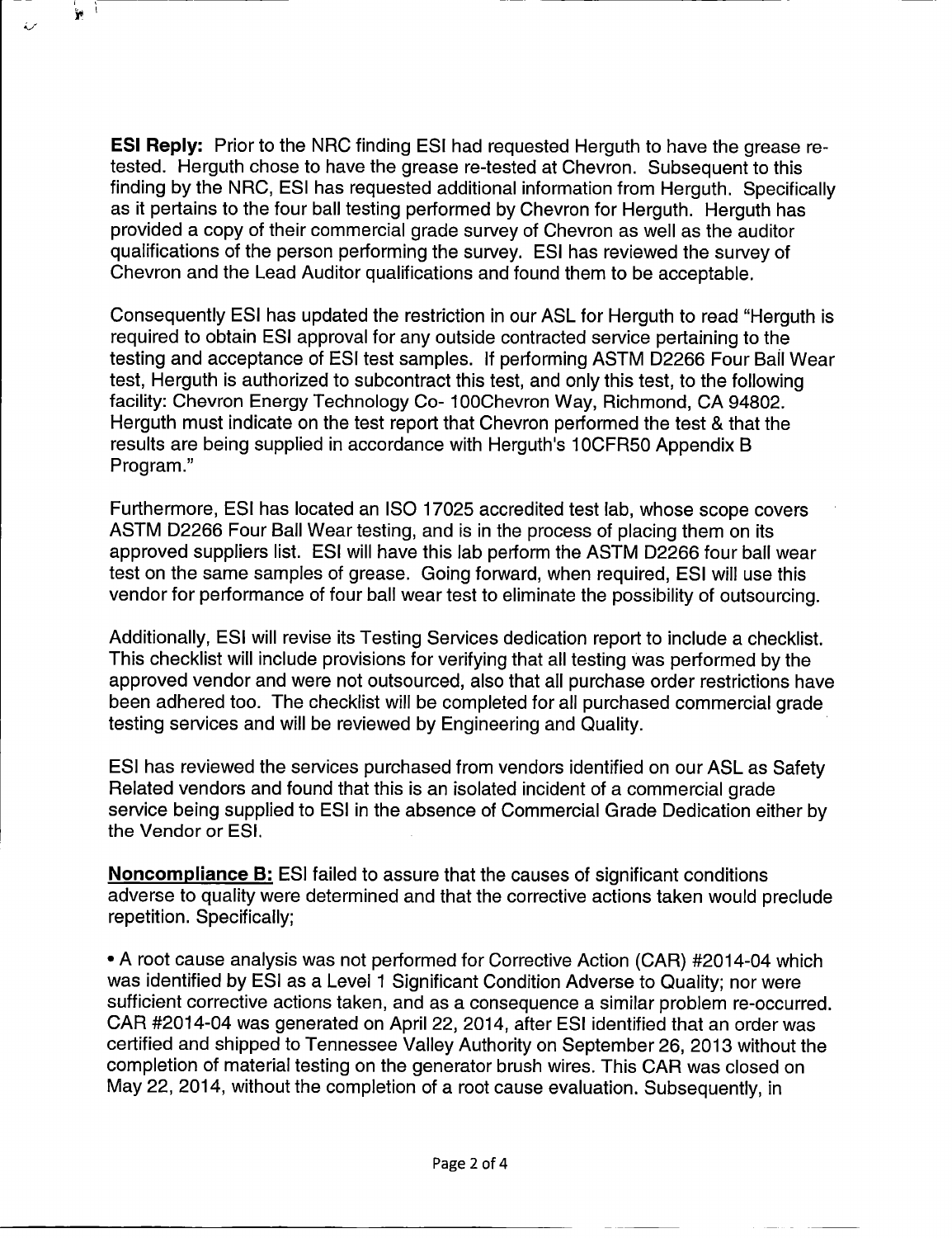March 2015, ESI fulfilled Energy Northwest P0 00337942 for two voltage regulators for Columbia Generating Station without completing specific testing requirements specified in the P0. The P0 required that at least one of the voltage regulators be tested on an actual engine prior to shipment.

Χ

\* ESI failed to issue a CAR to promptly identify and correct a disparity between their own laboratory results and the contracted laboratory to determine which of the two tests were valid or what caused the different material testing results. ESI issued nonconformance report (NCR) #8983 dated April 3, 2015, to document a nonconforming material (carbon content) in the commercial grade dedication of a spring seat for an emergency diesel generator air start motor. Material analyses performed by ESI's onsite laboratory yielded low out-of-specification results. As a result, ESI contracted an outside laboratory to re-perform the analysis. The same sample tested high out-ofspecification. The NCR evaluation stated that the Chemical Test Report received from the outside laboratory was acceptable. ESI accepted the material because, even though carbon was slightly high, all other chemical elements compositions were correct. However, ESI failed to consider the effects of out-of specification carbon on the properties of the alloy, or how a failure of the spring seat would impact the ability of the air start motor to perform its safety-related function in accordance with the dedication process.

**ESI Reply:** The first item above has been addressed in part by revision of ESI Procedure QCP-301 titled "CONTROL OF NONCONFORMING CONDITIONS AND CORRECTIVE ACTIONS AND 10CFR21 REPORTABLE CONDITIONS". The revision was made on July 7 to include a Corrective Action checklist which is to be completed when a Corrective Action is closed to ensure that the problem is adequately identified, the determination of severity is correct and that if a separate root cause analysis is required that it as well as any potential Part 21 report are generated. In addition to the additional steps required by procedure, ESI has established a CAR, NCR Warranty review meeting that currently occurs on a weekly basis. The topics of discussion are any new items issued as well as progress and responsible persons for open issues. Finally the Manager, Quality Assurance, reports to management in a formal management meeting the status of open Corrective Actions on a monthly basis providing updates on recently closed corrective actions as well as newly opened corrective actions and the status of items that remain open. ESI is currently in the process of reviewing all Corrective Actions for the past three years to ensure that the issues identified above are addressed. The above items are also being addressed through ESI Corrective Action 2015-19 This Corrective Action has already resulted in some changes to ESI's procedures and as additional research is performed there may be additional changes deemed appropriate to strengthen the program.

The cause of the above issues can be attributed to inadequate checks and balances. This has been addressed by the review checklist and also the weekly review meetings described above.